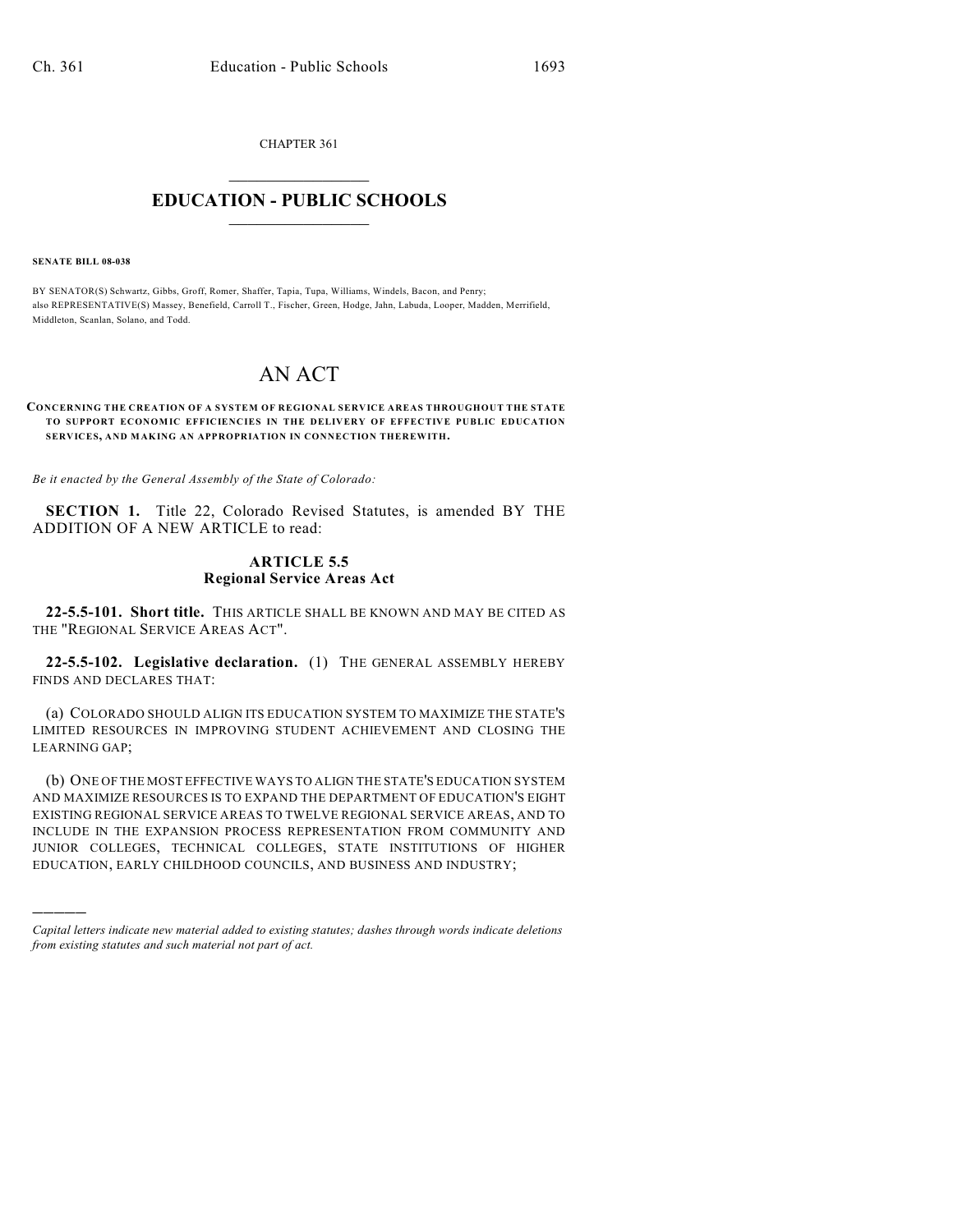(c) COLORADO EXPERIMENTED WITH SUCCESSFUL RESULTS WITH REGIONAL CONSORTIUMS FOR PROFESSIONAL DEVELOPMENT DURING 2000 AND 2001 AS A MEANS TO DELIVER PROFESSIONAL DEVELOPMENT PROGRAMS ACROSS SCHOOL DISTRICT LINES IN AN EFFICIENT AND EFFECTIVE MANNER;

(d) REGIONS CAN SERVE AS AN EFFICIENT AND EFFECTIVE LINK BETWEEN THE STATE, THE DEPARTMENT OF EDUCATION, BOARDS OF COOPERATIVE SERVICES, ADMINISTRATIVE UNITS, SCHOOL DISTRICTS, STATE INSTITUTIONS OF HIGHER EDUCATION, AND BUSINESS AND INDUSTRY TO LEVERAGE AND IMPLEMENT SCARCE RESOURCES FOR EDUCATION REFORM INITIATIVES AT STATE, REGIONAL, AND LOCAL LEVELS;

(e) A REGIONAL SERVICE AREA SYSTEM WOULD EXTEND AND EXPAND SERVICE DELIVERY IN MANY AREAS, INCLUDING BUT NOT LIMITED TO DATA CENTERS, FINANCIAL SERVICES, COOPERATIVE PURCHASES, TECHNOLOGICAL SUPPORT, CAPITAL CONSTRUCTION PLANNING ASSISTANCE, DROPOUT PREVENTION, EARLY CHILDHOOD AND PRESCHOOL PROGRAMS, POSTSECONDARY PARTNERSHIPS AND STUDENT TRANSITIONS INTO POSTSECONDARY SCHOOLS, PROFESSIONAL DEVELOPMENT, CURRICULUM AND INSTRUCTIONAL EXPERTISE AND SUPPORT, AND SHARED ADMINISTRATION AND SERVICES AMONG SCHOOL DISTRICTS;

(f) FUNDING FOR REGIONAL SERVICE AREAS SHOULD BE CONSISTENT AND SUSTAINABLE OVER TIME;

(g) SCHOOL DISTRICTS, BOARDS OF COOPERATIVE SERVICES, ADMINISTRATIVE UNITS, COMMUNITY COLLEGES, JUNIOR COLLEGES, TECHNICAL COLLEGES, POSTSECONDARY INSTITUTIONS, EARLY CHILDHOOD COUNCILS, AND REPRESENTATIVES FROM BUSINESS AND INDUSTRY LOCATED WITHIN THE SAME GEOGRAPHIC AREA SHOULD WORK COLLABORATIVELY TO DEVELOP A REGIONAL PLAN THAT MEETS THE NEEDS OF PARTICIPANTS IN ORDER TO INCREASE THE EFFECTIVENESS OF A REGIONAL SYSTEM.

(2) THE GENERAL ASSEMBLY THEREFORE DECLARES THAT IT IS IN THE BEST INTEREST OF THE STATE OF COLORADO AND ITS CITIZENS TO ASSIST IN PROVIDING A THOROUGH AND UNIFORM EDUCATIONAL SYSTEM BY CREATING A SYSTEM OF REGIONAL SERVICE AREAS THAT UTILIZES EXISTING RELATIONSHIPS TO PROVIDE PROGRAMS AND SERVICES BEYOND THE BOUNDARIES OF THE CURRENT TWENTY-ONE BOARDS OF COOPERATIVE SERVICES, FIFTY-SEVEN ADMINISTRATIVE UNITS, AND ONE HUNDRED SEVENTY-EIGHT SCHOOL DISTRICTS.

(3) THE GENERAL ASSEMBLY FURTHER FINDS AND DECLARES THAT, FOR PURPOSES OF SECTION 17 OF ARTICLE IX OF THE STATE CONSTITUTION, THE ESTABLISHMENT OF TWELVE REGIONAL SERVICE AREAS WHICH WILL EFFECTIVELY ALIGN THE STATE'S EDUCATION SYSTEM AND MAXIMIZE RESOURCES IS A CRITICAL ELEMENT OF ACCOUNTABLE EDUCATION REFORM, ACCOUNTABLE PROGRAMS TO MEET STATE ACADEMIC STANDARDS, EXPANDING TECHNOLOGY EDUCATION, IMPROVING STUDENT SAFETY, EXPANDING THE AVAILABILITY OF PRESCHOOL AND KINDERGARTEN PROGRAMS, AND ACCOUNTABILITY REPORTING AND, THEREFORE, MAY RECEIVE FUNDING FROM THE STATE EDUCATION FUND CREATED IN SECTION 17 (4) OF ARTICLE IX OF THE STATE CONSTITUTION.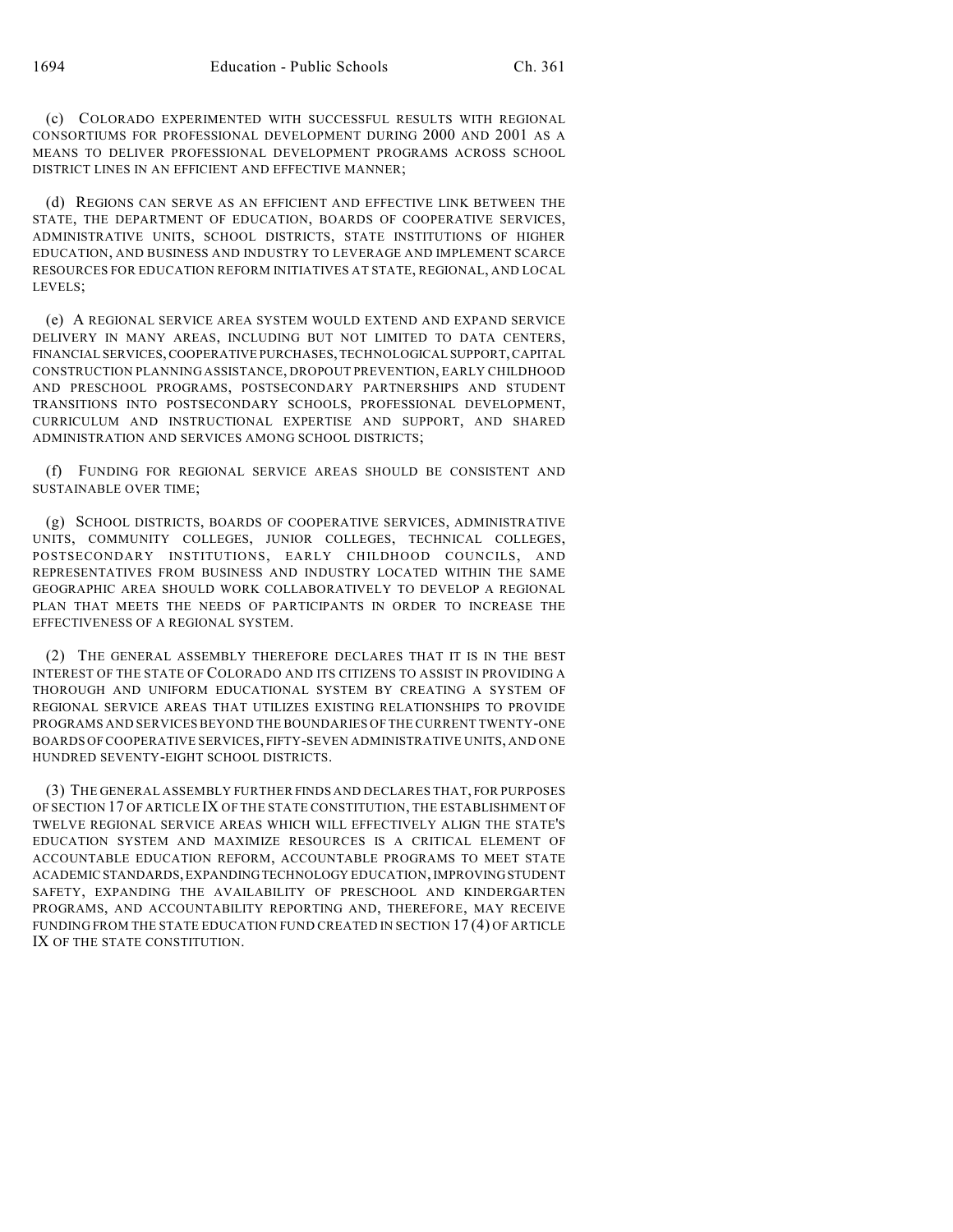**22-5.5-103. Definitions.** AS USED IN THIS ARTICLE, UNLESS THE CONTEXT OTHERWISE REQUIRES:

(1) "ADMINISTRATIVE UNIT" MEANS A SCHOOL DISTRICT, A BOARD OF COOPERATIVE SERVICES, OR THE STATE CHARTER SCHOOL INSTITUTE, THAT IS PROVIDING EDUCATIONAL SERVICES TO EXCEPTIONAL CHILDREN.

(2) "BOARD" MEANS THE BOARD OF EDUCATION OF A SCHOOL DISTRICT.

(3) "BOARD OF COOPERATIVE SERVICES" MEANS A REGIONAL EDUCATIONAL SERVICE UNIT CREATED PURSUANT TO ARTICLE 5 OF THIS TITLE.

(4) "DEPARTMENT" MEANS THE DEPARTMENT OF EDUCATION CREATED AND EXISTING PURSUANT TO SECTION 24-1-115, C.R.S.

(5) "POSTSECONDARY INSTITUTION" MEANS A COMMUNITY OR TECHNICAL COLLEGE, A JUNIOR COLLEGE, OR A STATE-SUPPORTED INSTITUTION OF HIGHER EDUCATION.

(6) "REGIONAL SERVICE AREA" MEANS ONE OF TWELVE REGIONAL SERVICE AREAS CREATED PURSUANT TO SECTION 22-5.5-104.

(7) "REGIONAL SERVICE COUNCIL" MEANS THE GOVERNING BODY OF A REGIONAL SERVICE AREA PLAN, WHICH GOVERNING BODY IS ESTABLISHED PURSUANT TO SECTION 22-5.5-105.

(8) "SCHOOL DISTRICT" MEANS A SCHOOL DISTRICT EXISTING PURSUANT TO LAW.

(9) "STATE BOARD" MEANS THE STATE BOARD OF EDUCATION CREATED AND EXISTING PURSUANT TO SECTION 1 OF ARTICLE IX OF THE STATE CONSTITUTION.

**22-5.5-104. Regional service areas - creation - rules.** (1) ON OR BEFORE DECEMBER 1, 2008, THE STATE BOARD, IN CONSULTATION WITH THE DEPARTMENT, SCHOOL DISTRICTS, AND BOARDS OF COOPERATIVE SERVICES, SHALL DIVIDE THE STATE INTO TWELVE REGIONAL SERVICE AREAS THROUGHOUT THE STATE. EACH REGIONAL SERVICE AREA SHALL CONSIST OF AT LEAST TWO SCHOOL DISTRICTS AND ONE OR MORE BOARDS OF COOPERATIVE SERVICES.

(2) THE STATE BOARD AND THE DEPARTMENT SHALL CONSULT WITH THE DEPARTMENT OF HIGHER EDUCATION AND THE GOVERNOR'S OFFICE TO ESTABLISH THE STATE'S EDUCATION INITIATIVES, INCLUDING PRIORITIES FOR PRESCHOOL THROUGH POSTSECONDARY EDUCATION.

(3) ON OR BEFORE DECEMBER 1, 2008, THE STATE BOARD SHALL PROMULGATE RULES FOR THE DEVELOPMENT, EXPANSION, IMPLEMENTATION, AND MANAGEMENT OF THE REGIONAL SERVICE AREAS CREATED PURSUANT TO THIS ARTICLE.

**22-5.5-105. Regional service areas - establishment - plan - governance.** (1) (a) FOLLOWING THE CREATION OF THE TWELVE REGIONAL SERVICE AREAS BY THE STATE BOARD PURSUANT TO SECTION 22-5.5-104, BUT ON OR BEFORE JUNE 30, 2009, INDIVIDUALS IN A REGIONAL SERVICE AREA MAY ORGANIZE A REGIONAL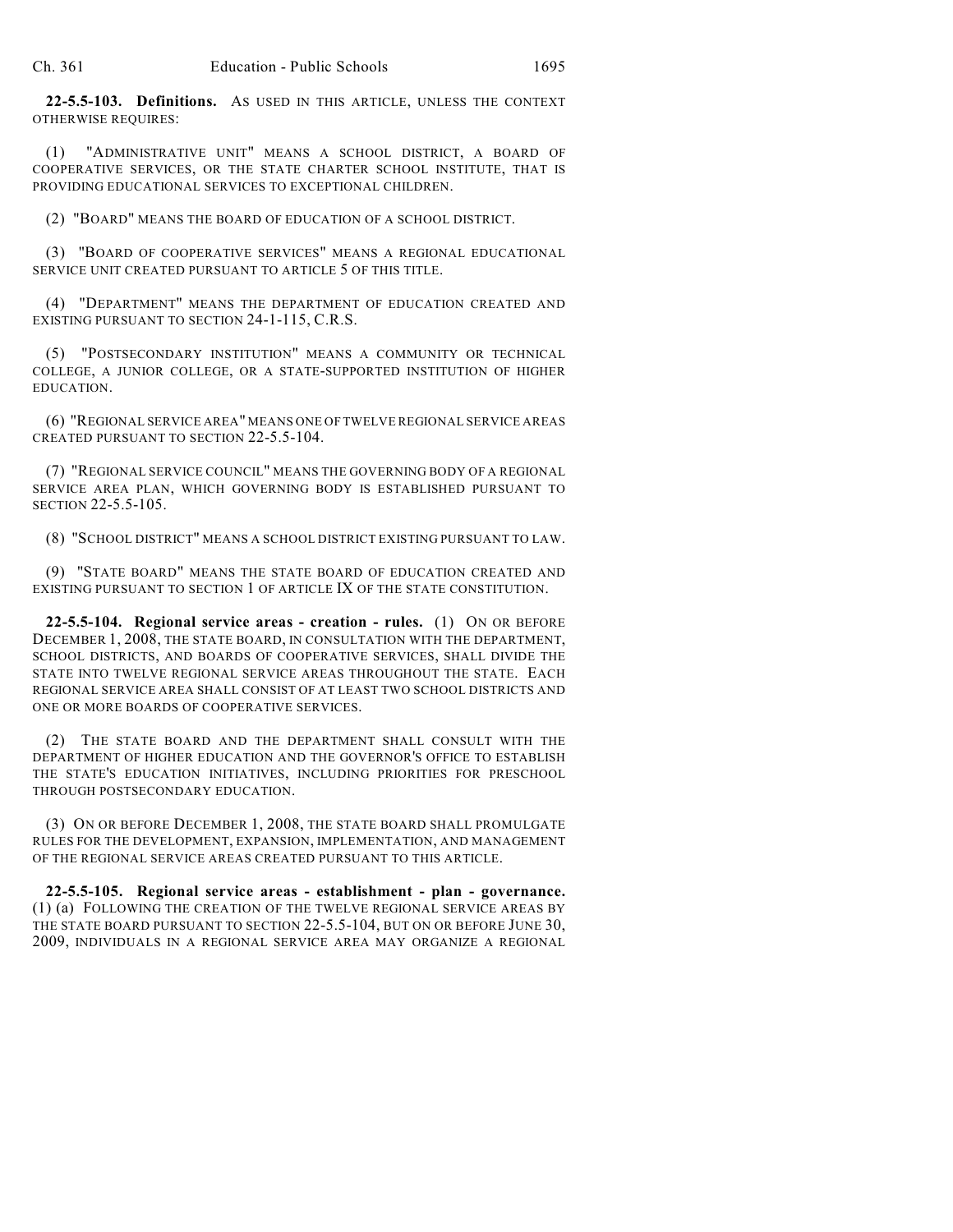SERVICE AREA. PARTICIPANTS IN A REGIONAL SERVICE AREA MAY INCLUDE, BUT NEED NOT BE LIMITED TO, REPRESENTATIVES FROM SCHOOL DISTRICTS, BOARDS OF COOPERATIVE SERVICES, ADMINISTRATIVE UNITS, EARLY CHILDHOOD COUNCILS, POSTSECONDARY INSTITUTIONS, BUSINESS AND INDUSTRY, OTHER EDUCATION AGENCIES IN THE REGIONAL SERVICE AREA, TEACHERS, AND PARENTS. A REGIONAL SERVICE AREA PLAN SHALL BE GOVERNED BY NO MORE THAN ONE REGIONAL SERVICE COUNCIL.

(b) PARTICIPATION BY SCHOOL DISTRICTS OR BOARDS OF COOPERATIVE SERVICES IN A REGIONAL SERVICE AREA IS VOLUNTARY.

(2) (a) EACH PLAN FOR A REGIONAL SERVICE AREA SHALL BE ADMINISTERED BY A LOCALLY APPOINTED REGIONAL SERVICE COUNCIL, REPRESENTING THE FOLLOWING ENTITIES WITHIN THE REGIONAL SERVICE AREA AND COMPOSED OF A MINIMUM OF FIVE MEMBERS, AS FOLLOWS:

(I) EACH PARTICIPATING BOARD OF COOPERATIVE SERVICES SHALL APPOINT AT LEAST ONE COUNCIL MEMBER. A BOARD OF COOPERATIVE SERVICES THAT HAS MORE THAN FIVE MEMBER DISTRICTS SHALL APPOINT AN ADDITIONAL COUNCIL MEMBER. THE TERMS SHALL RUN COTERMINOUSLY WITH THE COUNCIL MEMBER'S TERM ON HIS OR HER BOARD.

(II) EACH BOARD OF COOPERATIVE SERVICES SUPERINTENDENT ADVISORY COUNCIL WITHIN A REGIONAL SERVICE AREA SHALL APPOINT TWO SUPERINTENDENTS OR THEIR DESIGNEES TO SERVE ON THE REGIONAL SERVICE COUNCIL. A SUPERINTENDENT ADVISORY COUNCIL THAT HAS MORE THAN FIVE MEMBERS SHALL APPOINT AN ADDITIONAL SUPERINTENDENT OR HIS OR HER DESIGNEE TO THE REGIONAL SERVICE COUNCIL. THE SUPERINTENDENTS OR THEIR DESIGNEES SHALL EACH REPRESENT A PARTICIPATING SCHOOL DISTRICT.

(III) EACH SCHOOL DISTRICT THAT CHOOSES TO PARTICIPATE IN THE REGIONAL SERVICE AREA AND THAT IS NOT A MEMBER OF A BOARD OF COOPERATIVE SERVICES WITHIN THE REGIONAL SERVICE AREA SHALL APPOINT ONE BOARD MEMBER, SUPERINTENDENT, OR DESIGNEE TO THE REGIONAL SERVICE COUNCIL. THE TERMS SHALL RUN COTERMINOUSLY WITH THE COUNCIL MEMBER'S TERM ON HIS OR HER BOARD, IF APPLICABLE.

(IV) THE REGIONAL SERVICE COUNCIL, WITHIN NINETY DAYS AFTER ITS INITIAL FORMATION AND EACH TIME THE REGIONAL SERVICE COUNCIL REORGANIZES THEREAFTER, SHALL APPOINT ONE COUNCIL MEMBER REPRESENTING BUSINESS AND INDUSTRY AND ONE COUNCIL MEMBER REPRESENTING EACH EXISTING EARLY CHILDHOOD COUNCIL FROM WITHIN THE REGIONAL SERVICE AREA.

(V) EACH FOUR-YEAR INSTITUTION OF HIGHER EDUCATION, EACH COMMUNITY COLLEGE, AND EACH TECHNICAL COLLEGE WITHIN THE REGIONAL SERVICE AREA MAY APPOINT A TRUSTEE OR ADVISORY COUNCIL MEMBER, OR THE PRESIDENT OF THE INSTITUTION OR HIS OR HER DESIGNEE, TO SERVE ON THE REGIONAL SERVICE COUNCIL.

(VI) THE DEPARTMENT OF EDUCATION REGIONAL MANAGER FOR THE REGIONAL SERVICE AREA AND THE EXECUTIVE DIRECTOR FOR ANY BOARD OF COOPERATIVE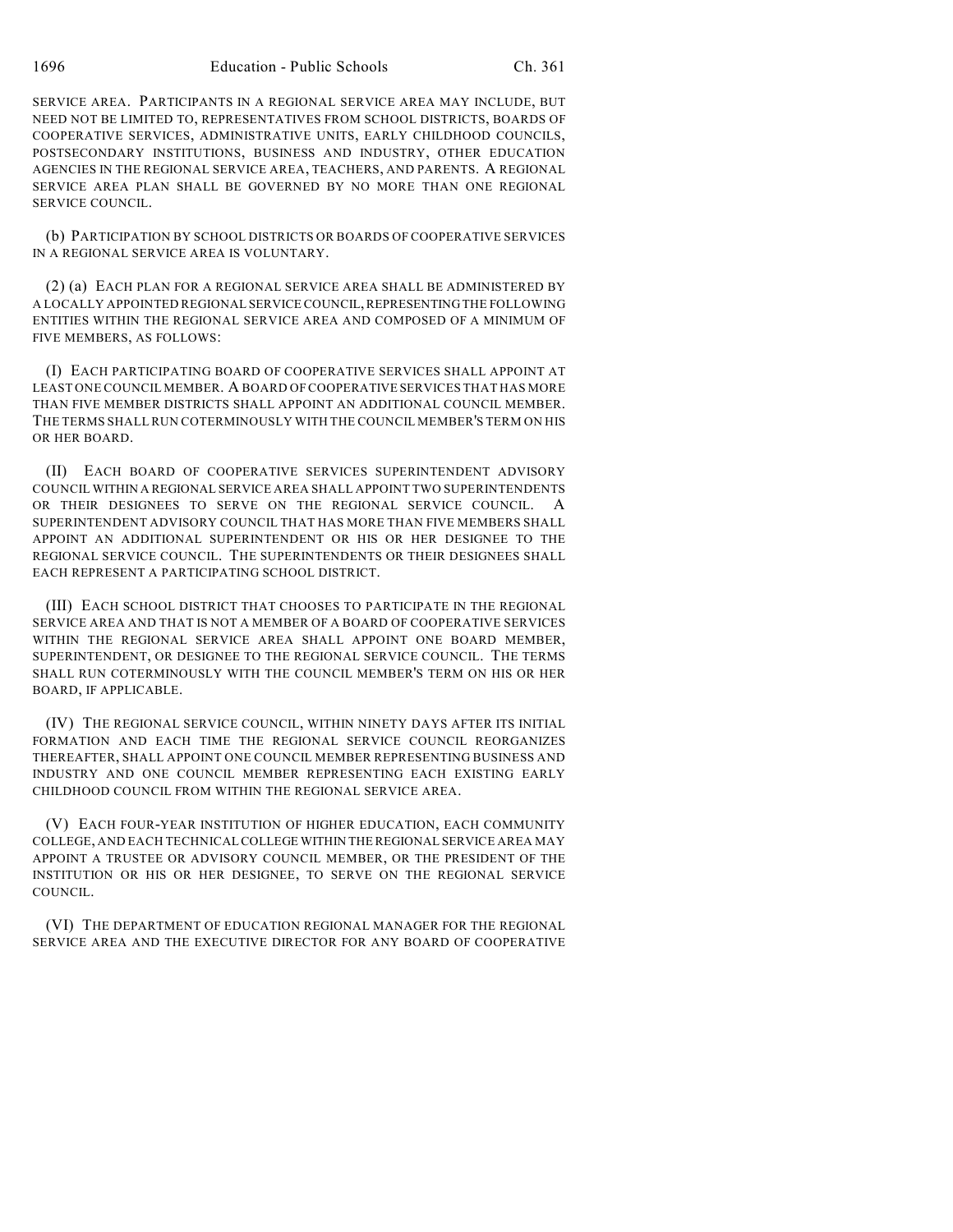SERVICES IN THE REGIONAL SERVICE AREA SHALL SERVE AS EX-OFFICIO, NONVOTING MEMBERS OF THE REGIONAL SERVICE COUNCIL.

(b) THE REGIONAL SERVICE COUNCIL SHALL HAVE THE AUTHORITY TO SET TERMS OF OFFICE, ORGANIZE, HAVE MEETINGS, AND ACCEPT MONEYS AND SHALL BE ACCOUNTABLE FOR FUNDING AND PROGRAMS.

(3) TO RECEIVE FUNDING PURSUANT TO SECTION 22-5.5-106 (2) AND (3), THE REGIONAL SERVICE COUNCIL ON BEHALF OF EACH REGIONAL SERVICE AREA SHALL SUBMIT A PLAN TO THE STATE BOARD FOR APPROVAL ON OR BEFORE JUNE 30, 2009. THE PLAN SHALL ADDRESS THE NEEDS OF LARGE AND SMALL SCHOOL DISTRICTS WITHIN THE REGIONAL SERVICE AREA AND FOCUS ON INCREASING EFFECTIVENESS AND EFFICIENCIES IN PROVIDING EDUCATION AND SERVICES THROUGHOUT THE REGION. THE PLAN SHALL INCLUDE, AT A MINIMUM:

(a) A LIST OF REPRESENTATIVES FROM VARIOUS EDUCATIONAL AGENCIES AND BUSINESS AND INDUSTRY IN THE REGIONAL SERVICE AREA;

(b) A DESCRIPTION OF HOW THE REGIONAL SERVICE AREA INTENDS TO USE AND DEVELOP STATE, REGIONAL, AND LOCAL EXPERTISE;

(c) AN OUTLINE OF AVAILABLE FUNDING SOURCES, INCLUDING LOCAL AND REGIONAL CONTRIBUTIONS, FEDERAL MONEYS, AND ANY AVAILABLE STATE RESOURCES;

(d) A DESCRIPTION OF HOW THE AGENCIES WITHIN THE REGIONAL SERVICE AREA WILL COORDINATE AND COLLABORATE TO ENHANCE EFFECTIVENESS AND EFFICIENCIES AMONG AND BETWEEN REGIONAL SERVICE AREAS;

(e) A STRATEGY TO ADDRESS THE NEEDS OF PARTICIPATING SCHOOL DISTRICTS WITHIN THE REGIONAL SERVICE AREA;

(f) A BUDGET OUTLINING PROJECTED EXPENDITURES BY THE REGIONAL SERVICE AREA; AND

(g) ACCOUNTABILITY CRITERIA ASSOCIATED WITH THE PLAN, INCLUDING BUT NOT LIMITED TO:

(I) EVALUATION OF ALIGNMENT WITH ESTABLISHED STATE PRIORITIES;

(II) RATIONALE FOR SELECTION OF PRIORITIES BASED UPON REGIONAL NEEDS ASSESSMENT DATA;

(III) GOALS THAT ARE SPECIFIC, MEASURABLE, ACHIEVABLE, AND REALISTIC, ALL WITHIN AN ESTABLISHED TIMEFRAME;

(IV) SPECIFIC OUTCOMES DEMONSTRATED WITH EFFECTIVENESS AND EFFICIENCIES;

(V) AN EVALUATION PROCESS AND CRITERIA; AND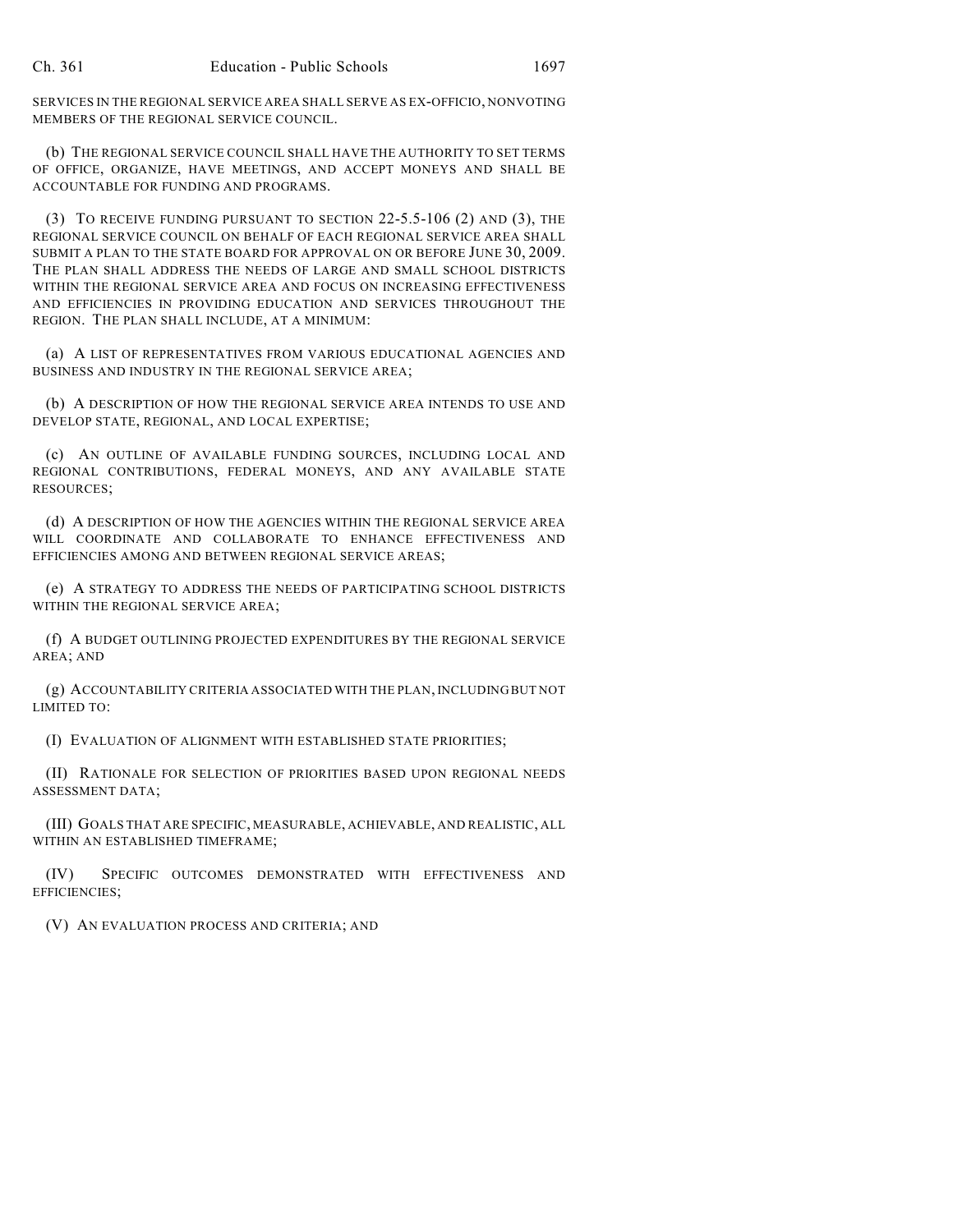(VI) BUDGET ALIGNMENT WITH PRIORITIES AND ACTIVITIES.

(4) (a) EACH REGIONAL SERVICE COUNCIL SHALL SUBMIT A PLAN DEVELOPED PURSUANT TO SUBSECTION (3) OF THIS SECTION TO THE STATE BOARD FOR APPROVAL AS A PREREQUISITE TO THE RECEIPT OF STATE MONEYS PURSUANT TO THIS ARTICLE.

(b) ON OR BEFORE AUGUST 1, 2009, THE STATE BOARD SHALL NOTIFY EACH REGIONAL SERVICE COUNCIL THAT SUBMITTED A PLAN FOR A REGIONAL SERVICE AREA OF ITS APPROVAL OR REJECTION.

**22-5.5-106. Funding.** (1) ON OR BEFORE JUNE 30, 2009, A REGIONAL SERVICE COUNCIL MAY APPLY TO THE STATE BOARD ON BEHALF OF A REGIONAL SERVICE AREA FOR A ONE-TIME GRANT OF UP TO TEN THOUSAND DOLLARS FOR DIRECT REIMBURSEMENT OF EXPENSES RELATED TO THE DEVELOPMENT OF THE PLAN FOR THE REGIONAL SERVICE AREA. THE STATE BOARD SHALL PROVIDE AN APPLYING REGIONAL SERVICE COUNCIL WITH THE ONE-TIME GRANT FOR REIMBURSEMENT OF EXPENSES RELATED TO THE DEVELOPMENT OF THE PLAN NO LATER THAN THIRTY DAYS FOLLOWING THE SUBMISSION OF THE GRANT APPLICATION.

(2) IF THE PLAN FOR A REGIONAL SERVICE AREA IS APPROVED BY THE STATE BOARD PURSUANT TO SECTION 22-5.5-105, ON OR AFTER JULY 1, 2009, AND ANNUALLY THEREAFTER, THE STATE BOARD SHALL AWARD TO THE REGIONAL SERVICE AREA A GRANT OF UP TO FIFTY THOUSAND DOLLARS, SUBJECT TO AVAILABLE APPROPRIATIONS BY THE GENERAL ASSEMBLY. IF AVAILABLE MONEYS ARE INSUFFICIENT TO AWARD EACH ELIGIBLE REGIONAL SERVICE AREA A FULL FIFTY-THOUSAND-DOLLAR GRANT, THE STATE BOARD SHALL REDUCE PROPORTIONATELY ALL GRANT AWARDS FOR ELIGIBLE REGIONAL SERVICE AREAS FOR THAT YEAR. A REGIONAL SERVICE COUNCIL MAY CHOOSE NOT TO ACCEPT FUNDING ON BEHALF OF THE REGIONAL SERVICE AREA IF THE PRORATED AMOUNT IS INSUFFICIENT TO ALLOW THE REGIONAL SERVICE AREA TO FUNCTION EFFECTIVELY.

(3) IN ADDITION TO THE GRANTS DESCRIBED IN SUBSECTIONS (1) AND (2) OF THIS SECTION, ON OR AFTER JULY 1, 2009, AND ANNUALLY THEREAFTER, THE DEPARTMENT SHALL, SUBJECT TO AVAILABLE APPROPRIATIONS, ALLOCATE TO EACH ELIGIBLE REGIONAL SERVICE AREA AN AMOUNT EQUAL TO UP TO FIFTY CENTS PER PUPIL BASED ON THE PUPIL ENROLLMENT FOR EACH SCHOOL DISTRICT IN THE REGIONAL SERVICE AREA AS OF OCTOBER 1 OF THE PREVIOUS YEAR.

(4) FUNDING FOR A REGIONAL SERVICE AREA AFTER THE FIRST GRANT PURSUANT TO THIS SECTION IS CONTINGENT UPON THE SUCCESSFUL IMPLEMENTATION OF THE REGIONAL SERVICE AREA'S PLAN, AS EVALUATED BY THE STATE BOARD AND THE DEPARTMENT. THE STATE BOARD SHALL ANNUALLY NOTIFY EACH REGIONAL SERVICE COUNCIL ON OR BEFORE AUGUST 1 REGARDING WHETHER THE REGIONAL SERVICE AREA WILL RECEIVE MONEYS PURSUANT TO SUBSECTIONS (2) AND (3) OF THIS SECTION IN THE COMING YEAR AND THE AMOUNTS.

(5) A REGIONAL SERVICE COUNCIL MAY USE A MAXIMUM OF TEN PERCENT OF THE AMOUNT ANNUALLY RECEIVED BY THE REGIONAL SERVICE AREA FOR GRANT MANAGEMENT AND FISCAL OVERSIGHT. FOR REGIONS WITH A TOTAL PUPIL ENROLLMENT OF LESS THAN FIFTEEN THOUSAND STUDENTS, THE REGIONAL SERVICE COUNCIL MAY USE UP TO TWENTY PERCENT OF THE AMOUNT ANNUALLY RECEIVED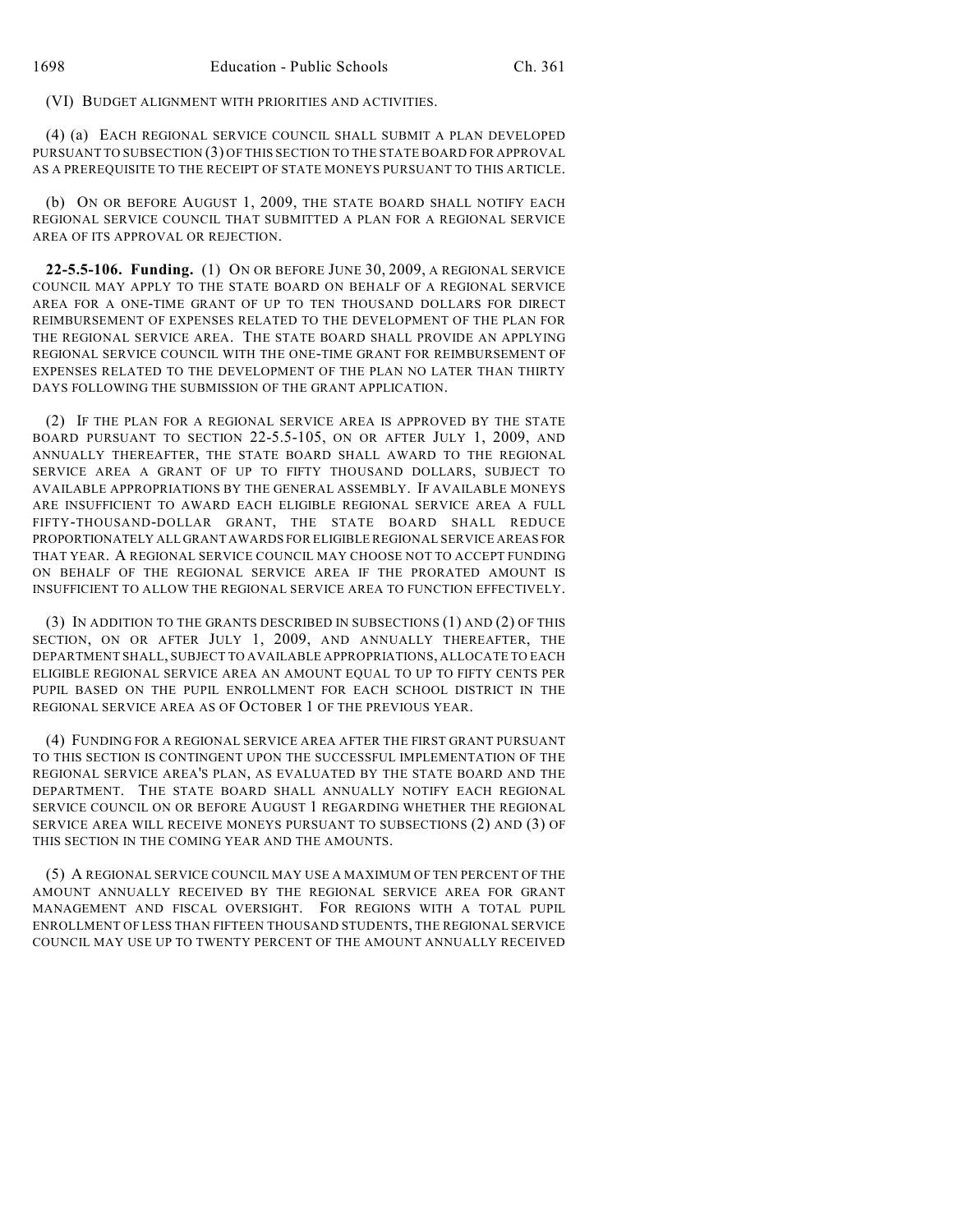BY THE REGIONAL SERVICE AREA FOR GRANT MANAGEMENT AND FISCAL OVERSIGHT.

(6) EACH REGIONAL SERVICE COUNCIL THAT RECEIVES FUNDING ON BEHALF OF A REGIONAL SERVICE AREA PURSUANT TO SUBSECTIONS (2) AND (3) OF THIS SECTION SHALL SUBMIT TO THE DEPARTMENT A REVISED ANNUAL BUDGET ON OR BEFORE MARCH 1, 2010, AND ON OR BEFORE MARCH 1 EACH YEAR THEREAFTER. IF A REGIONAL SERVICE COUNCIL EXPECTS TO EXCEED BY MORE THAN TEN PERCENT THE PROJECTED EXPENDITURES SPECIFIED IN THE BUDGET INCLUDED IN THE ORIGINAL PLAN SUBMITTED TO THE STATE BOARD PURSUANT TO SECTION 22-5.5-105, THE REGIONAL SERVICE COUNCIL SHALL SEEK PRIOR APPROVAL FOR THE EXPENDITURE FROM THE DEPARTMENT.

(6.5) EACH REGIONAL SERVICE COUNCIL IS AUTHORIZED TO SEEK AND ACCEPT GIFTS, GRANTS, OR DONATIONS FROM PRIVATE OR PUBLIC SOURCES FOR THE PURPOSES OF THIS ARTICLE, EXCEPT THAT A GIFT, GRANT, OR DONATION SHALL NOT BE ACCEPTED IF THE CONDITIONS ATTACHED TO THE GIFT, GRANT, OR DONATION REQUIRE ITS EXPENDITURE IN A MANNER CONTRARY TO LAW. ANY GIFTS, GRANTS, OR DONATIONS RECEIVED BY A REGIONAL SERVICE COUNCIL SHALL BE SUBMITTED DIRECTLY TO THE BOARD OF COOPERATIVE SERVICES THAT IS ACTING AS THE REGIONAL SERVICE COUNCIL'S FISCAL AGENT PURSUANT TO SUBSECTION (7) OF THIS **SECTION** 

(7) EACH REGIONAL SERVICE COUNCIL SHALL SELECT ONE BOARD OF COOPERATIVE SERVICES IN THE REGIONAL SERVICE AREA TO ACT AS ITS FISCAL AGENT TO RECEIVE THE MONEYS FROM THE STATE TREASURER OR ANY GIFTS, GRANTS, OR DONATIONS ACCEPTED PURSUANT TO SUBSECTION (6.5) OF THIS SECTION.

**22-5.5-107. Regional service areas - programs and services.** (1) A REGIONAL SERVICE AREA MAY PROVIDE ANY OF THE FOLLOWING SERVICES AND PROGRAMS, INCLUDING BUT NOT LIMITED TO:

(a) DATA AND ASSESSMENT CENTERS;

(b) SHARED FINANCIAL SERVICES AMONG SCHOOL DISTRICTS AND BOARDS OF COOPERATIVE SERVICES;

(c) COOPERATIVE PURCHASES;

(d) TECHNOLOGY INFRASTRUCTURE AND SUPPORT;

(e) DISTANCE, ON-LINE LEARNING, AND OTHER ALTERNATIVE LEARNING OPPORTUNITIES FOR STUDENTS;

(f) PRECOLLEGIATE PROGRAMS, COUNSELING, AND DROPOUT PREVENTION;

(g) CAPITAL CONSTRUCTION PLANNING ASSISTANCE;

(h) CURRICULUM AND INSTRUCTIONAL EXPERTISE AND SUPPORT;

(i) PROFESSIONAL DEVELOPMENT FOR TEACHERS AND ADMINISTRATORS;